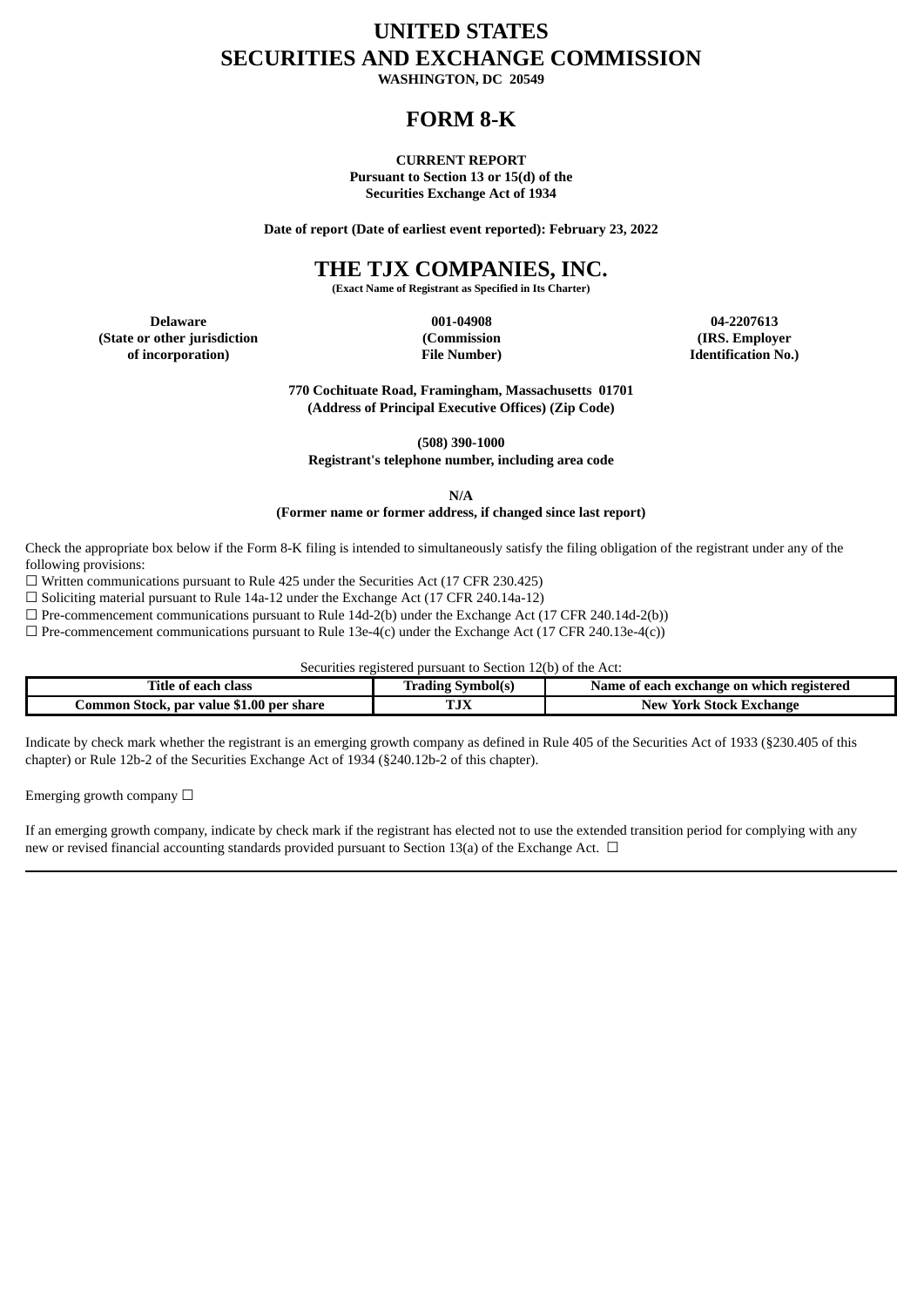#### ITEM 2.02. Results of Operations and Financial Condition

On February 23, 2022, The TJX Companies, Inc. issued a press release that included financial results for the fiscal quarter ended January 29, 2022. A copy of the press release is furnished as Exhibit 99.1 hereto.

The information contained in this report, and the exhibits attached hereto, is being furnished and shall not be deemed to be "filed" for purposes of Section 18 of, or otherwise regarded as filed under, the Securities Exchange Act of 1934, as amended (the "Exchange Act"), nor shall it be deemed incorporated by reference into any filing under the Securities Act of 1933, as amended, or the Exchange Act, except as shall be expressly set forth by specific reference in such filing.

ITEM 9.01. Financial Statements and Exhibits

(d) Exhibits

|             | <b>Exhibit 99.1</b> Press Release of The TJX Companies, Inc. dated February 23, 2022. |
|-------------|---------------------------------------------------------------------------------------|
| Exhibit 104 | The cover page from this Current Report on Form 8-K, formatted in Inline XBRL.        |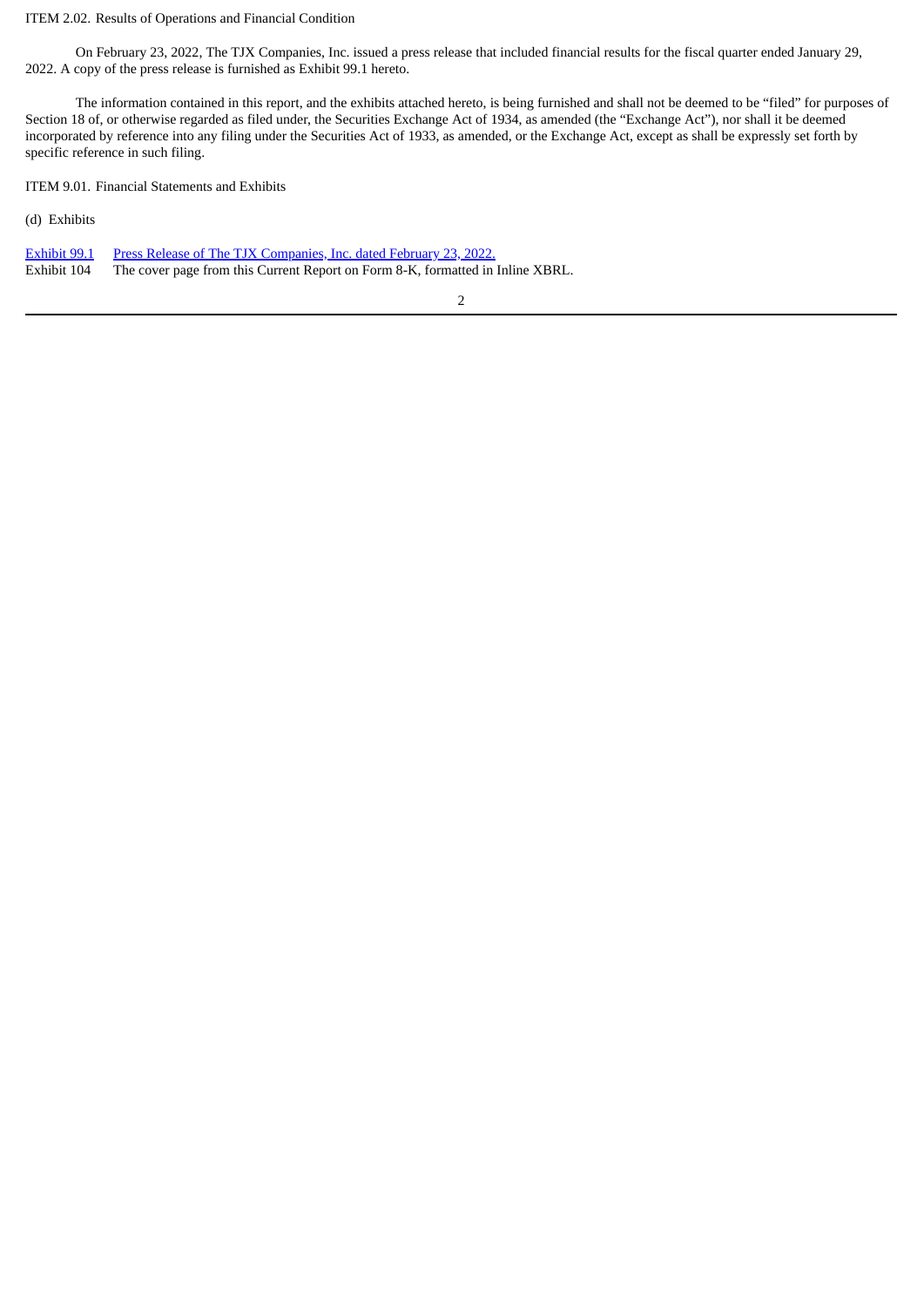#### SIGNATURES

Pursuant to the requirements of the Securities Exchange Act of 1934, the Registrant has duly caused this report to be signed on its behalf by the undersigned hereunto duly authorized.

THE TJX COMPANIES, INC.

/s/ Scott Goldenberg

Scott Goldenberg Chief Financial Officer

Dated: February 23, 2022

3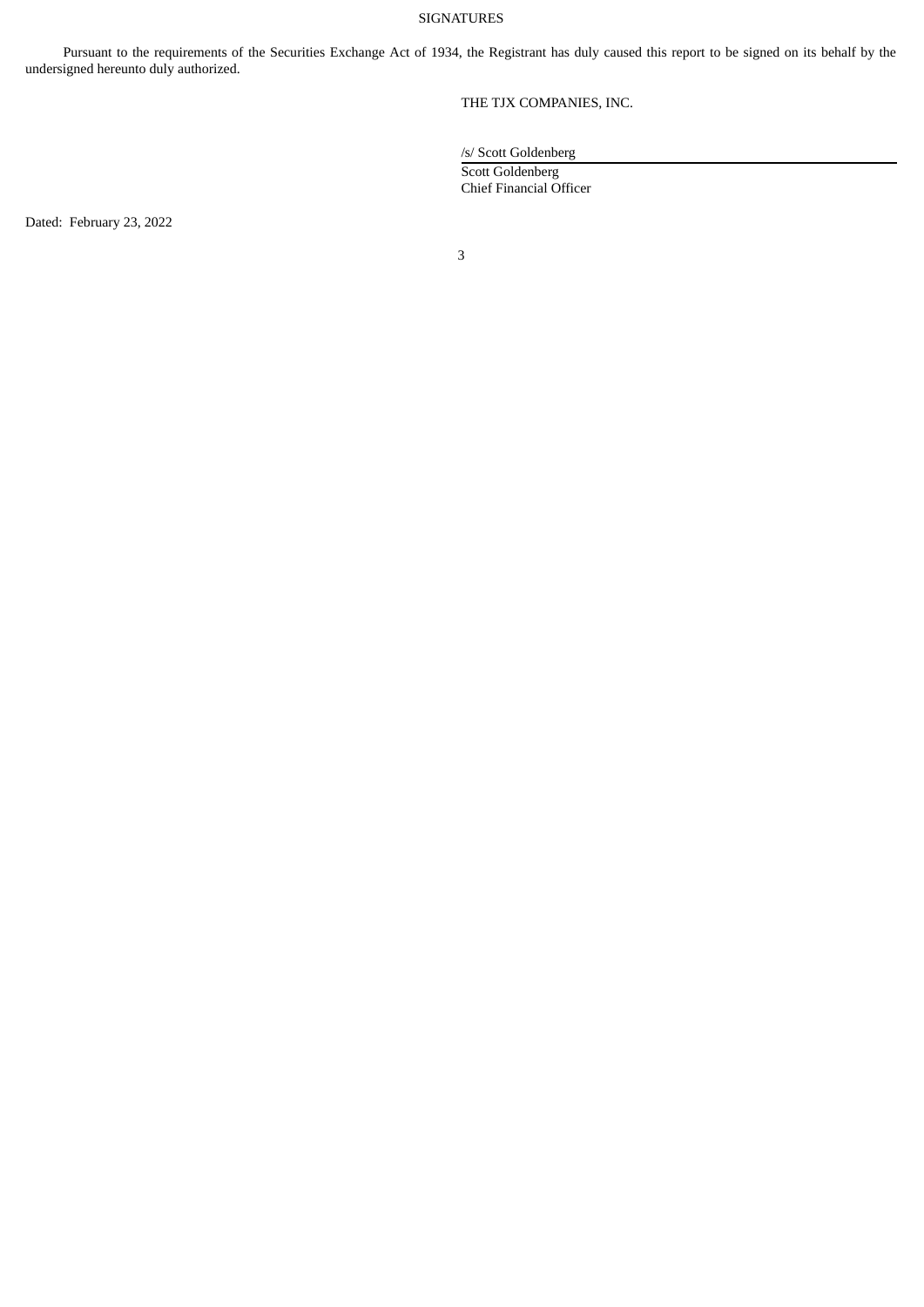<span id="page-3-0"></span>**The TJX Companies, Inc. Reports Very Strong U.S. Open-Only Comp Store Sales Growth of 13% for Q4 FY22 vs. Q4 FY20; FY22 U.S. Open-Only Comp Sales Up 17% vs. FY20; Announces Plans to Increase Dividend 13% and Buy Back \$2.25 to \$2.50 Billion of Stock**

- *Q4 FY22 U.S. open-only comp store sales increased 13% over Q4 FY20*
- *Q4 FY22 overall open-only comp store sales increased 10% over Q4 FY20*
- *Q4 FY22 net sales were \$13.9 billion, an increase of 14% compared to Q4 FY20*
- *Q4 FY22 diluted earnings per share were \$.78*
- *FY22 U.S. open-only comp store sales increased 17% over FY20, and increased low-teens or better each quarter of FY22*
- *FY22 overall open-only comp store sales increased 15% over FY20, and increased double-digits each quarter of FY22*
- *FY22 net sales were \$48.5 billion, an increase of 16% compared to FY20*
- *FY22 GAAP diluted earnings per share were \$2.70*
- *FY22 adjusted diluted earnings per share were \$2.85, which excludes the negative impact of a debt extinguishment charge of \$.15 per share*
- *Returned \$3.4 billion to shareholders in FY22 through share repurchases and dividends*
- *Provides Q1 FY23 and full year FY23 guidance*

FRAMINGHAM, Mass.--(BUSINESS WIRE)--February 23, 2022--The TJX Companies, Inc. (NYSE: TJX), the leading offprice apparel and home fashions retailer in the U.S. and worldwide, today announced sales and operating results for the fourth quarter ended January 29, 2022. Net sales for the fourth quarter of Fiscal 2022 were \$13.9 billion, an increase of 27% versus the fourth quarter of Fiscal 2021. Stores were closed for approximately 13% of the fourth quarter of Fiscal 2021. Net sales for the fourth quarter of Fiscal 2022 increased 14% versus the fourth quarter of Fiscal 2020. U.S. open-only comp store sales (defined below) increased 13% over a 6% increase in the fourth quarter of Fiscal 2020. Overall open-only comp store sales increased 10% over a 6% increase in the fourth quarter of Fiscal 2020. Net income for the fourth quarter was \$940 million and diluted earnings per share were \$.78 versus \$.81 per share in the fourth quarter of Fiscal 2020.

For the full year Fiscal 2022, net sales were \$48.5 billion, an increase of 51% versus the full year Fiscal 2021. Stores were closed for approximately 4% of Fiscal 2022 and 24% of Fiscal 2021 due to the COVID-19 global pandemic (see table below). Net sales for the full year Fiscal 2022 increased 16% versus Fiscal 2020. Full year U.S. open-only comp store sales increased 17% compared to Fiscal 2020. Full year Fiscal 2022 overall open-only comp store sales increased 15% compared to Fiscal 2020. Net income for the full year Fiscal 2022 was \$3.3 billion. Full year Fiscal 2022 diluted earnings per share were \$2.70 versus \$2.67 in Fiscal 2020. Full year Fiscal 2022 adjusted diluted earnings per share were \$2.85, which excludes the negative impact of a second quarter debt extinguishment charge of \$.15 per share.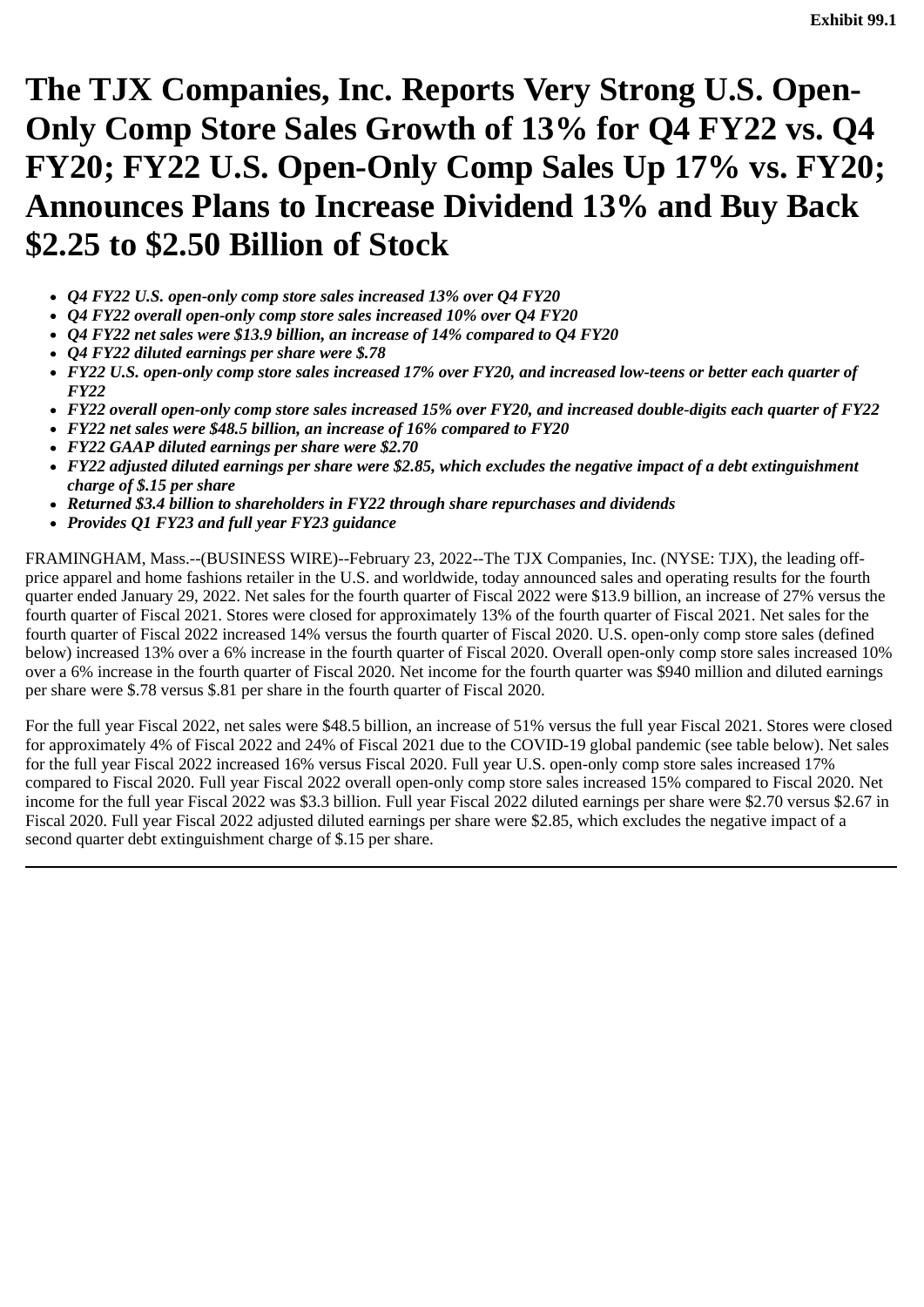# **CEO and President Comments**

Ernie Herrman, Chief Executive Officer and President of The TJX Companies, Inc., stated, "As I reflect on 2021, I could not be prouder of our Associates and teams around the world. Together, they persevered through the challenges that COVID-19 presented for yet another year and kept the health and safety of our Associates and customers a top priority. I especially want to recognize our store and distribution center Associates, who have been physically coming into work to serve our customers. I also want to thank our global teams that met the supply chain challenges head-on to ensure a consistent flow of exciting merchandise for our customers this holiday season and throughout the year. Our global organization worked together as "One TJX," and thanks to their dedication and talent, we delivered excellent results in 2021."

Herrman continued, "For the year, U.S. open-only comp sales were up 17% and overall open-only comp store sales increased 15% over Fiscal 2020, with double-digit increases for both the U.S. businesses and overall TJX every quarter of the year. For the fourth quarter, we saw a 13% open-only comp sales increase for the U.S. and a 10% increase in overall open-only comps, both over 6% comp sales increases in the fourth quarter of Fiscal 2020. Fourth quarter sales were trending higher before the surges in Omicron. During the holiday selling season and throughout the year, our shoppers responded to our amazing brands, excellent values, and inspiring treasure hunt shopping experience. Our home businesses across all of our divisions delivered phenomenal open-only comp store sales performance, and overall apparel open-only comp store sales increased high-single digits in Fiscal 2022. While freight and wage cost pressures remain elevated, we are pleased that our retail pricing strategy is working very well. This gives us confidence in improving our profitability when the macro environment normalizes, while continuing to offer exceptional values to customers every day. In a year when we grew sales to nearly \$50 billion, we are very confident in our goal of TJX becoming an increasingly profitable, \$60 billion-plus company."

### **Sales by Business Segment**

The Company's open-only comparable store sales and net sales by division in the fourth quarter of Fiscal 2022 and full year Fiscal 2022, and fourth quarter Fiscal 2020 and full year Fiscal 2020 comparable store sales, were as follows:

|                                        | Fourth<br><b>Quarter</b><br><b>FY2022 Open-</b><br><b>Only Comp</b><br><b>Store Sales</b><br>Versus<br>FY2020 <sup>1,2,3</sup> | Fourth<br><b>Quarter</b><br><b>FY2020</b><br>Comparable<br>Store Sales <sup>4</sup> |                  | <b>Fourth Quarter Net Sales</b><br>$($$ in millions) <sup>5,6</sup> |               |  |
|----------------------------------------|--------------------------------------------------------------------------------------------------------------------------------|-------------------------------------------------------------------------------------|------------------|---------------------------------------------------------------------|---------------|--|
|                                        |                                                                                                                                |                                                                                     | FY2022<br>FY2021 |                                                                     | <b>FY2020</b> |  |
|                                        |                                                                                                                                |                                                                                     |                  |                                                                     |               |  |
| Marmaxx $(U.S.)^{7,8}$                 | $+10\%$                                                                                                                        | $+6\%$                                                                              | \$8,280          | \$6,921                                                             | \$7,402       |  |
| HomeGoods $(U.S.)9$                    | $+22\%$                                                                                                                        | $+5\%$                                                                              | \$2,516          | \$2,225                                                             | \$1,952       |  |
| Total $U.S.$ <sup>10</sup>             | $+13%$                                                                                                                         | $+6\%$                                                                              | \$10,796         | \$9,146                                                             | \$9,354       |  |
| TJX Canada                             | $+1\%$                                                                                                                         | $+4\%$                                                                              | \$1,255          | \$837                                                               | \$1,135       |  |
| TJX International (Europe & Australia) | $-2\%$                                                                                                                         | $+10%$                                                                              | \$1,803          | \$961                                                               | \$1,718       |  |
|                                        |                                                                                                                                |                                                                                     |                  |                                                                     |               |  |
| <b>TJX</b>                             | $+10%$                                                                                                                         | $+6\%$                                                                              | \$13,854         | \$10,943                                                            | \$12,206      |  |

TJX Canada and TJX International's fourth quarter Fiscal 2022 net sales and open-only comp store sales were negatively impacted by government-mandated shopping restrictions throughout the quarter.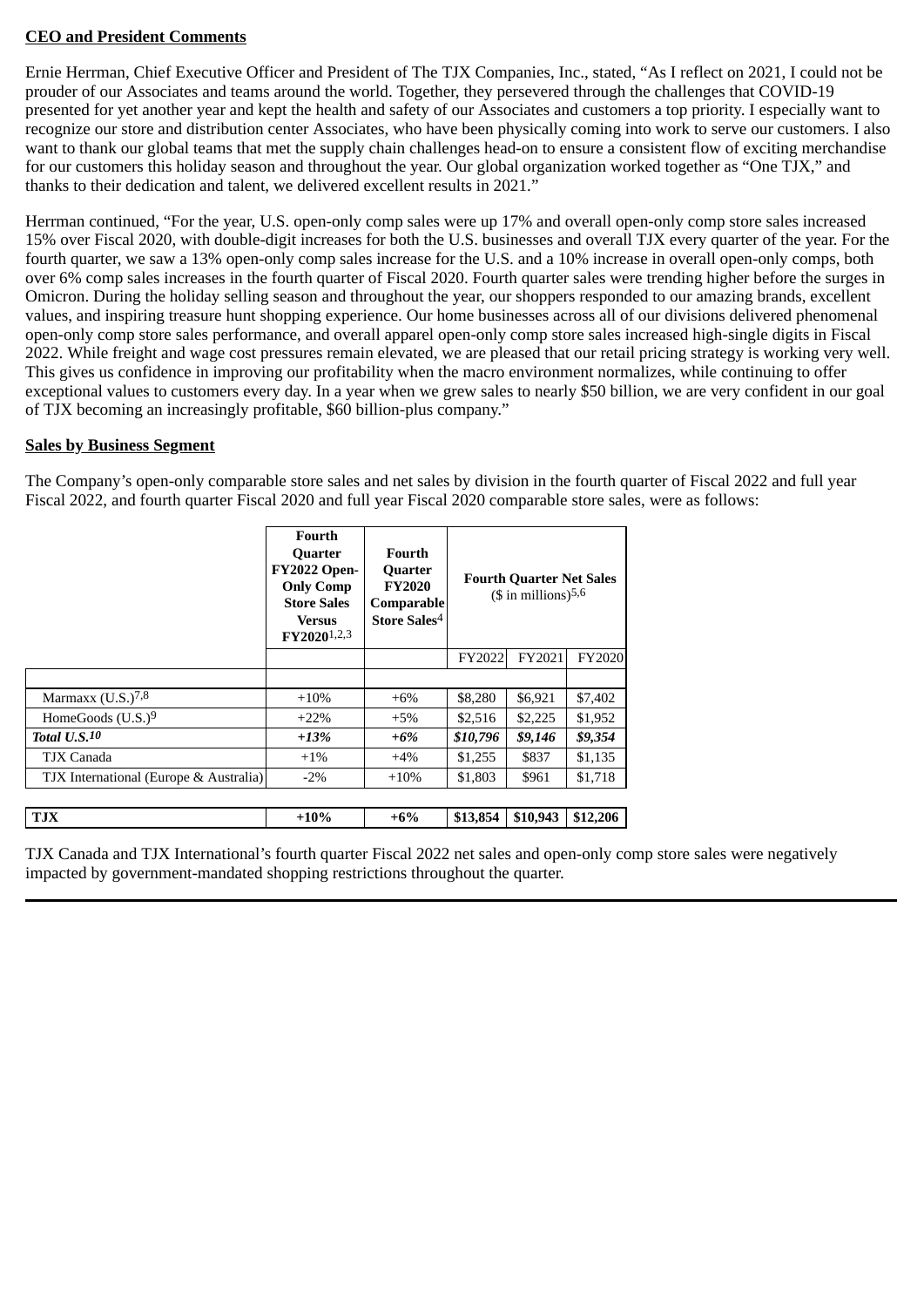|                                        | <b>Full Year</b><br><b>FY2022 Open-</b><br><b>Only Comp</b><br><b>Store Sales</b><br><b>Versus</b><br>FY20201,2,3 | <b>Full Year</b><br><b>FY2020</b><br>Comparable<br>Store Sales <sup>4</sup> |          | <b>Full Year Net Sales</b><br>$($$ in millions) <sup>5,6</sup> |               |
|----------------------------------------|-------------------------------------------------------------------------------------------------------------------|-----------------------------------------------------------------------------|----------|----------------------------------------------------------------|---------------|
|                                        |                                                                                                                   |                                                                             | FY2022   | FY2021                                                         | <b>FY2020</b> |
|                                        |                                                                                                                   |                                                                             |          |                                                                |               |
| Marmaxx $(U.S.)^{7,8}$                 | $+13%$                                                                                                            | $+5%$                                                                       | \$29,483 | \$19,363                                                       | \$25,665      |
| HomeGoods $(U.S.)^9$                   | $+32\%$                                                                                                           | $+2\%$                                                                      | \$8,995  | \$6,096                                                        | \$6,356       |
| <b>Total U.S. 10</b>                   | $+17%$                                                                                                            | $+4\%$                                                                      | \$38,478 | \$25,459                                                       | \$32,021      |
| TJX Canada                             | $+8\%$                                                                                                            | $+2\%$                                                                      | \$4,343  | \$2,836                                                        | \$4,031       |
| TJX International (Europe & Australia) | $+6\%$                                                                                                            | $+8\%$                                                                      | \$5,729  | \$3,842                                                        | \$5,665       |
|                                        |                                                                                                                   |                                                                             |          |                                                                |               |
| <b>TJX</b>                             | $+15%$                                                                                                            | $+4%$                                                                       | \$48,550 | \$32,137                                                       | \$41,717      |

<sup>1</sup>This measure reports the sales increase or decrease of these stores for the days the stores were open in the fourth quarter and full year Fiscal 2022 against sales of those stores for the same days in Fiscal 2020, prior to the emergence of the pandemic, which the Company believes is a more useful comparison than against the fourth quarter and full year Fiscal 2021. 2Open-only comparable store sales and comparable store sales outside the U.S. calculated on a constant currency basis, which removes the effect of changes in currency exchange rates. 3Open-only comparable store sales and comparable store sales exclude e-commerce sites (tjmaxx.com, marshalls.com, homegoods.com, sierra.com, and tkmaxx.com) and include Sierra stores. 4Fourth quarter and full year Fiscal 2020 comparable store sales growth over the fourth quarter and full year of Fiscal 2019. 5Net sales in TJX Canada and TJX International include the impact of foreign currency exchange rates. 6Figures may not foot due to rounding. 7Combination of T.J. Maxx and Marshalls. 8Net sales include Sierra's e-commerce and store sales. 9Includes Homesense stores in the U.S.10Combination of Marmaxx and HomeGoods divisions.

## **Margins**

For the fourth quarter of Fiscal 2022, the Company's consolidated pretax profit margin was 9.0%, a 1.9 percentage point decrease versus the fourth quarter of Fiscal 2020. The Company benefited from buying and occupancy leverage due to its strong open-only comp store sales results. Within the Company's merchandise margin, markon was extremely strong and markdown levels were significantly lower for the fourth quarter of Fiscal 2022 versus the fourth quarter of Fiscal 2020. However, merchandise margin was down primarily due to 2.8 percentage points of incremental freight expense, which was more than the Company expected. The combination of incremental investments to expand distribution capacity and wage increases reduced pretax profit margin by an additional 1.6 percentage points. Net COVID costs also negatively impacted pretax profit margin by 0.5 percentage points.

Gross profit margin for the fourth quarter of Fiscal 2022 was 27.1%, a 1.3 percentage point decrease versus the fourth quarter of Fiscal 2020. Selling, general and administrative (SG&A) costs as a percent of sales for the fourth quarter of Fiscal 2022 were 18.0%, a 0.5 percentage point increase versus the fourth quarter of Fiscal 2020.

For the full year Fiscal 2022, the Company's consolidated pretax profit margin was 9.1%. Excluding a 0.5 percentage point negative impact due to a second quarter debt extinguishment charge of \$242 million, full year Fiscal 2022 adjusted pretax profit margin was 9.6%. Gross profit margin for the full year Fiscal 2022 was 28.5%. Full year Fiscal 2022 merchandise margin was up despite 2.0 percentage points of incremental freight expense. SG&A costs as a percent of sales for the full year Fiscal 2022 were 18.7%.

### **Inventory**

Total inventories as of January 29, 2022 increased to \$6.0 billion, compared with \$4.9 billion at the end of Fiscal 2020, primarily due to higher in-transit inventory. Overall availability of quality, branded merchandise in the marketplace remains excellent, and the Company is well positioned to flow fresh spring merchandise to its stores and online.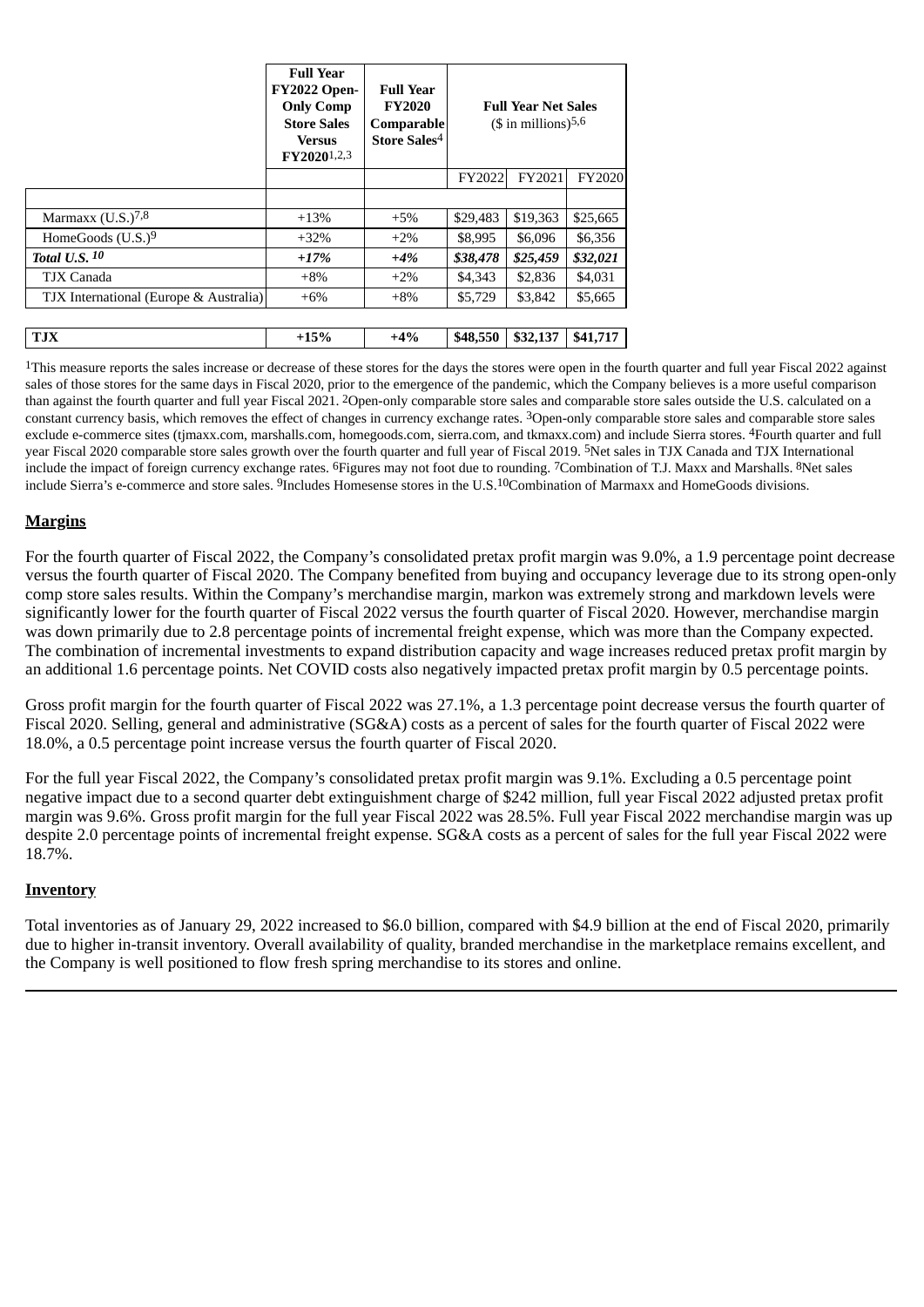## **Cash and Shareholder Distributions**

For the full year Fiscal 2022, the Company generated \$3.1 billion of operating cash flow and ended the year with \$6.2 billion of cash.

During the fourth quarter, the Company returned a total of \$1.4 billion to shareholders. The Company repurchased a total of \$1.1 billion of TJX stock, retiring 15.2 million shares, and paid \$310 million in shareholder dividends during the quarter. In Fiscal 2022, the Company returned a total of \$3.4 billion to shareholders. In Fiscal 2022, the Company repurchased a total of \$2.2 billion of TJX stock, retiring 31.5 million shares, and paid \$1.25 billion in shareholder dividends.

With the Company's continued strong cash flow, TJX announced today that it intends to increase the regular quarterly dividend on its common stock expected to be declared in March 2022 and payable in June 2022 to \$.295 per share, subject to the approval of the Company's Board of Directors. This would represent a 13% increase over the current per share dividend.

The Company is also announcing today its plan to repurchase approximately \$2.25 to \$2.50 billion of TJX stock during the fiscal year ending January 28, 2023. With \$0.8 billion remaining at Fiscal 2022 year end under the Company's existing stock repurchase programs, the Company's Board of Directors approved a new stock repurchase program that authorizes the repurchase of up to an additional \$3.0 billion of TJX common stock from time to time. The new authorization represents approximately 4% of the Company's outstanding shares at current prices. The new stock repurchase program marks the 22<sup>nd</sup> program approved by the Board since 1997. Under the Company's repurchase programs, share repurchases may be made from time to time in market or private transactions and may include derivative transactions. The repurchase program announced today has no time limit and may be suspended or discontinued at any time.

## **First Quarter and Full Year Fiscal 2023 Outlook**

For the first quarter of Fiscal 2023, the Company is planning U.S. comparable store sales to be up 1% to 3% over an outsized 17% U.S. open-only comp store sales increase in the first quarter of Fiscal 2022. The Company is very pleased with its strong U.S. comparable store sales growth (defined below) to start the first quarter of Fiscal 2023. The Company's first quarter Fiscal 2023 U.S. comparable store sales outlook takes into account the cadence of U.S. open-only comp stores sales growth in the first quarter of Fiscal 2022, which was up low to mid-single digits to start the quarter and then accelerated to a 20%-plus increase in March and April combined. For the first quarter of Fiscal 2023, the Company expects diluted earnings per share to be in the range of \$.58 to \$.61 versus earnings per share of \$.44 in the prior year.

For the full year Fiscal 2023, the Company is planning U.S. comparable store sales to be up 3% to 4% over an outsized 17% U.S. open-only comp store sales increase in Fiscal 2022. At this time, the Company is not providing full year Fiscal 2023 diluted earnings per share guidance given the current uncertainty around how long elevated expense pressures may persist.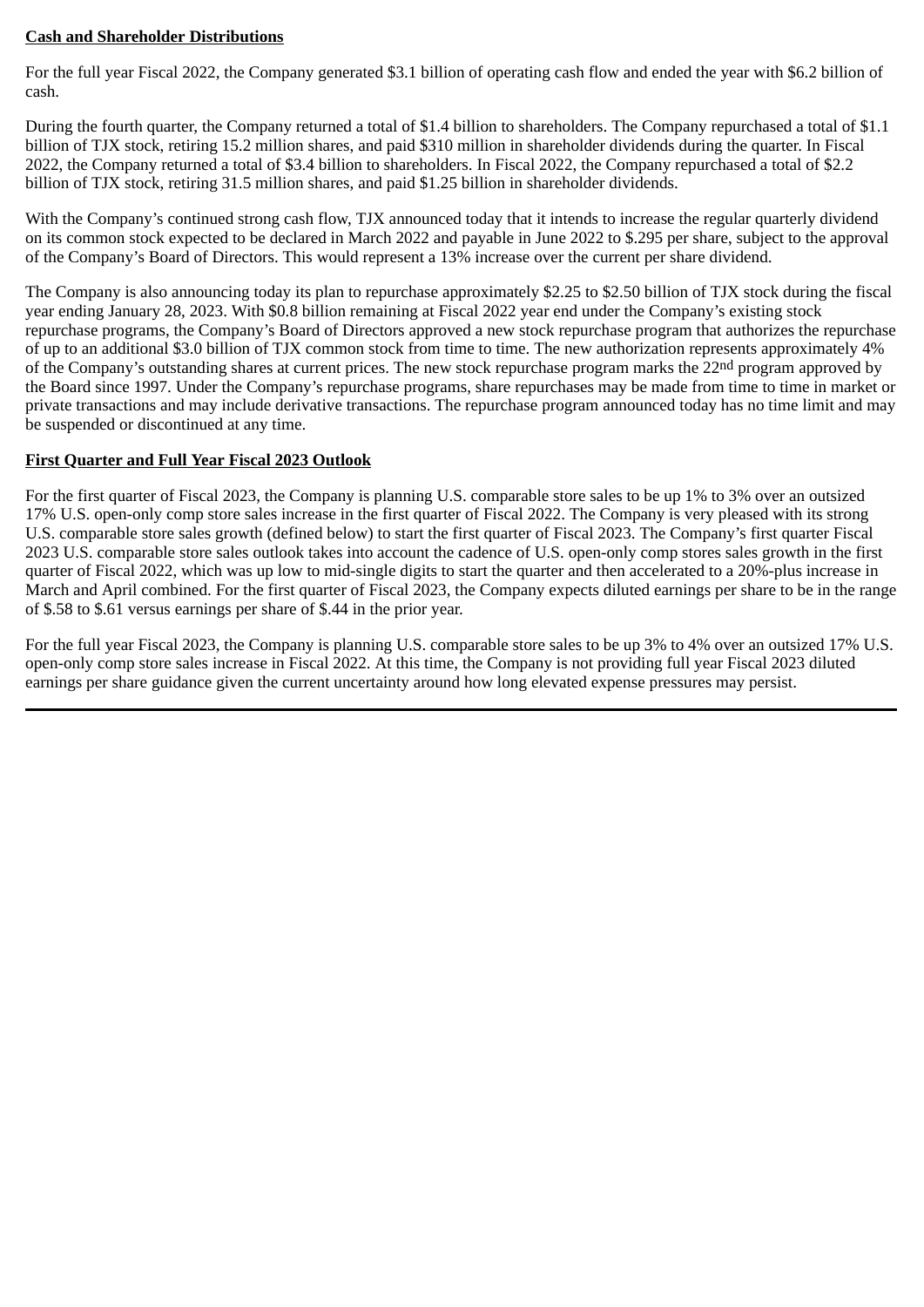# **Stores by Concept**

During the fiscal year ended January 29, 2022, the Company increased its store count by 117 stores to a total of 4,689 stores and increased square footage by 2% versus the prior year.

|                  | Store Locations <sup>1</sup> |       | Gross Square Feet <sup>2</sup> |       |  |  |
|------------------|------------------------------|-------|--------------------------------|-------|--|--|
|                  | <b>FY2022</b>                |       | <b>FY2022</b>                  |       |  |  |
|                  |                              |       | (in millions)                  |       |  |  |
|                  | <b>Beginning</b>             | End   | <b>Beginning</b>               | End   |  |  |
| In the U.S.:     |                              |       |                                |       |  |  |
| T.J. Maxx        | 1,271                        | 1,284 | 34.8                           | 35.0  |  |  |
| <b>Marshalls</b> | 1,131                        | 1,148 | 32.4                           | 32.7  |  |  |
| <b>HomeGoods</b> | 821                          | 850   | 19.1                           | 19.8  |  |  |
| Sierra           | 48                           | 59    | 1.0                            | 1.2   |  |  |
| Homesense        | 34                           | 39    | 0.9                            | 1.0   |  |  |
| In Canada:       |                              |       |                                |       |  |  |
| Winners          | 280                          | 293   | 7.7                            | 8.0   |  |  |
| <b>HomeSense</b> | 143                          | 147   | 3.3                            | 3.4   |  |  |
| Marshalls        | 102                          | 106   | 2.7                            | 2.8   |  |  |
| In Europe:       |                              |       |                                |       |  |  |
| T.K. Maxx        | 602                          | 618   | 16.9                           | 17.3  |  |  |
| Homesense        | 78                           | 77    | 1.5                            | 1.5   |  |  |
| In Australia:    |                              |       |                                |       |  |  |
| T.K. Maxx        | 62                           | 68    | 1.3                            | 1.5   |  |  |
|                  |                              |       |                                |       |  |  |
| <b>TJX</b>       | 4,572                        | 4,689 | 121.6                          | 124.2 |  |  |

1Store counts above include both banners within a combo or a superstore. Includes stores that were temporarily closed during FY2022 due to COVID-19. 2Square feet figures may not foot due to rounding.

#### **Fiscal 2022 Impact of Temporary Store Closures**

The Company's results for the full year Fiscal 2022 were negatively impacted by the temporary closure of some of its stores due to the COVID-19 global pandemic. Although the Company's stores in the U.S. were open throughout Fiscal 2022, stores in Europe were closed for approximately 19% of Fiscal 2022, stores in Canada were closed for approximately 12% of Fiscal 2022, and stores in Australia were closed for approximately 19% of Fiscal 2022. In total, the Company had stores closed for approximately 4% of Fiscal 2022 due to the COVID-19 global pandemic (see table below). The Company estimates that these closures may have resulted in approximately \$1.45 billion to \$1.61 billion in lost sales during Fiscal 2022. Based on management's estimate of profit dollars on this range of lost sales, the Company estimates that its Fiscal 2022 earnings per share were negatively impacted by approximately \$.27 to \$.32.

### **Store Closures by Region**

(In percent of store days closed)

| <b>Region</b>    |                       |       | Q4 FY22 Q4 FY21 Full Year FY22 Full Year FY21 |     |
|------------------|-----------------------|-------|-----------------------------------------------|-----|
| U.S.             | $0\%$                 | $0\%$ | $0\%$                                         | 20% |
| Canada           | $1\%$                 | 32%   | 29%                                           |     |
| Europe           | 1%                    | 63%   | 19%                                           | 38% |
| Australia        | $0\%$<br>$1\%$<br>19% |       | 23%                                           |     |
| <b>Total TJX</b> | $0\%$                 | 13%   | 4%                                            | 24% |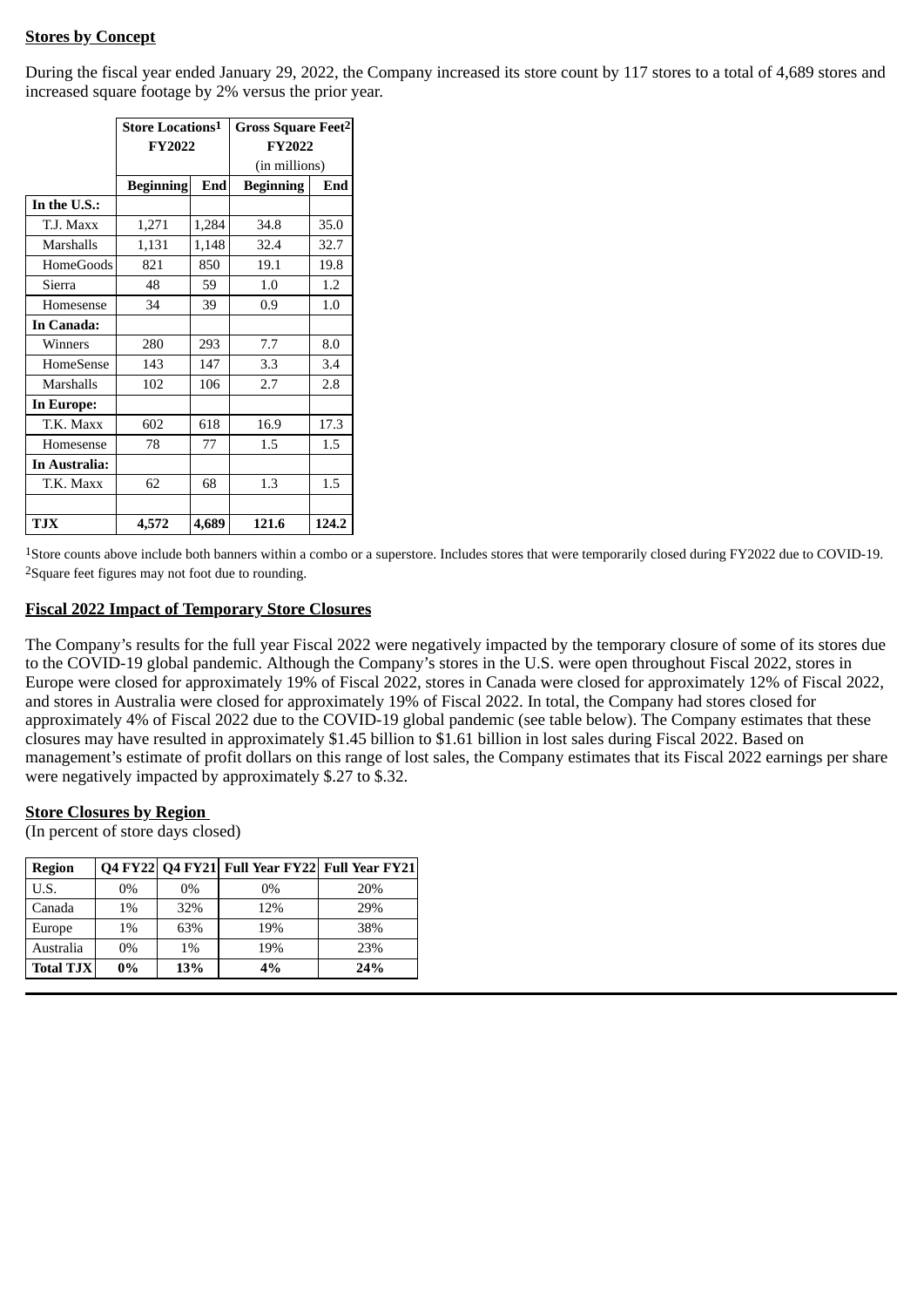# **Fiscal 2022 Open-Only Comp Store Sales**

Due to the temporary closing of stores as a result of the COVID-19 global pandemic, the Company's historical definition of comp store sales is not applicable for the fourth quarter and full year Fiscal 2022. In order to provide a performance indicator for its stores, the Company has been temporarily reporting open-only comp store sales. The Company's open-only comp store sales calculation includes stores initially classified as comp stores at the beginning of Fiscal 2021. This measure reports the sales increase or decrease of these stores for the days the stores were open in the fourth quarter and full year Fiscal 2022 against sales for the same days in Fiscal 2020, prior to the emergence of the global pandemic. The Company does not intend to report openonly comparable store measures in Fiscal 2023.

# **Fiscal 2023 U.S. Comparable Store Sales**

For Fiscal 2023, the Company intends to return to its historical definition of comparable store sales. While stores in the U.S. were open for all of Fiscal 2022, a significant number of stores in TJX Canada and TJX International (Europe and Australia) experienced COVID-related temporary store closures and government-mandated shopping restrictions during Fiscal 2022. Therefore, the Company cannot measure year-over-year comparable store sales with Fiscal 2022 in these geographies in a meaningful way. As a result, the comparable stores included in the Fiscal 2023 measure will consist of U.S. stores only, which, for clarity, the Company intends to refer to as U.S. comparable store sales and will be calculated against sales for the comparable periods in Fiscal 2022.

## **About The TJX Companies, Inc.**

The TJX Companies, Inc. is the leading off-price retailer of apparel and home fashions in the U.S. and worldwide. As of January 29, 2022, the end of the Company's fiscal year, the Company operated a total of 4,689 stores in nine countries, the United States, Canada, the United Kingdom, Ireland, Germany, Poland, Austria, the Netherlands, and Australia, and five e-commerce sites. These include 1,284 T.J. Maxx, 1,148 Marshalls, 850 HomeGoods, 59 Sierra, and 39 Homesense stores, as well as tjmaxx.com, marshalls.com, homegoods.com, and sierra.com, in the United States; 293 Winners, 147 HomeSense, and 106 Marshalls stores in Canada; 618 T.K. Maxx and 77 Homesense stores, as well as tkmaxx.com, in Europe; and 68 T.K. Maxx stores in Australia. TJX's press releases and financial information are available at TJX.com.

## **Fourth Quarter and Full Year Fiscal 2022 Earnings Conference Call**

At 11:00 a.m. ET today, Ernie Herrman, Chief Executive Officer and President of TJX, will hold a conference call to discuss the Company's fourth quarter and full year Fiscal 2022 results, operations, and business trends. A real-time webcast of the call will be available to the public at TJX.com. A replay of the call will also be available by dialing (866) 367-5577 (U.S. only) or (203) 369-0233 through Wednesday, March 2, 2022, or at TJX.com.

### **Important Information at Website**

Archived versions of the Company's conference calls are available in the Investors section of TJX.com after they are no longer available by telephone, as are reconciliations of non-GAAP financial measures to GAAP financial measures and other financial information. The Company routinely posts information that may be important to investors in the Investors section at TJX.com. The Company encourages investors to consult that section of its website regularly.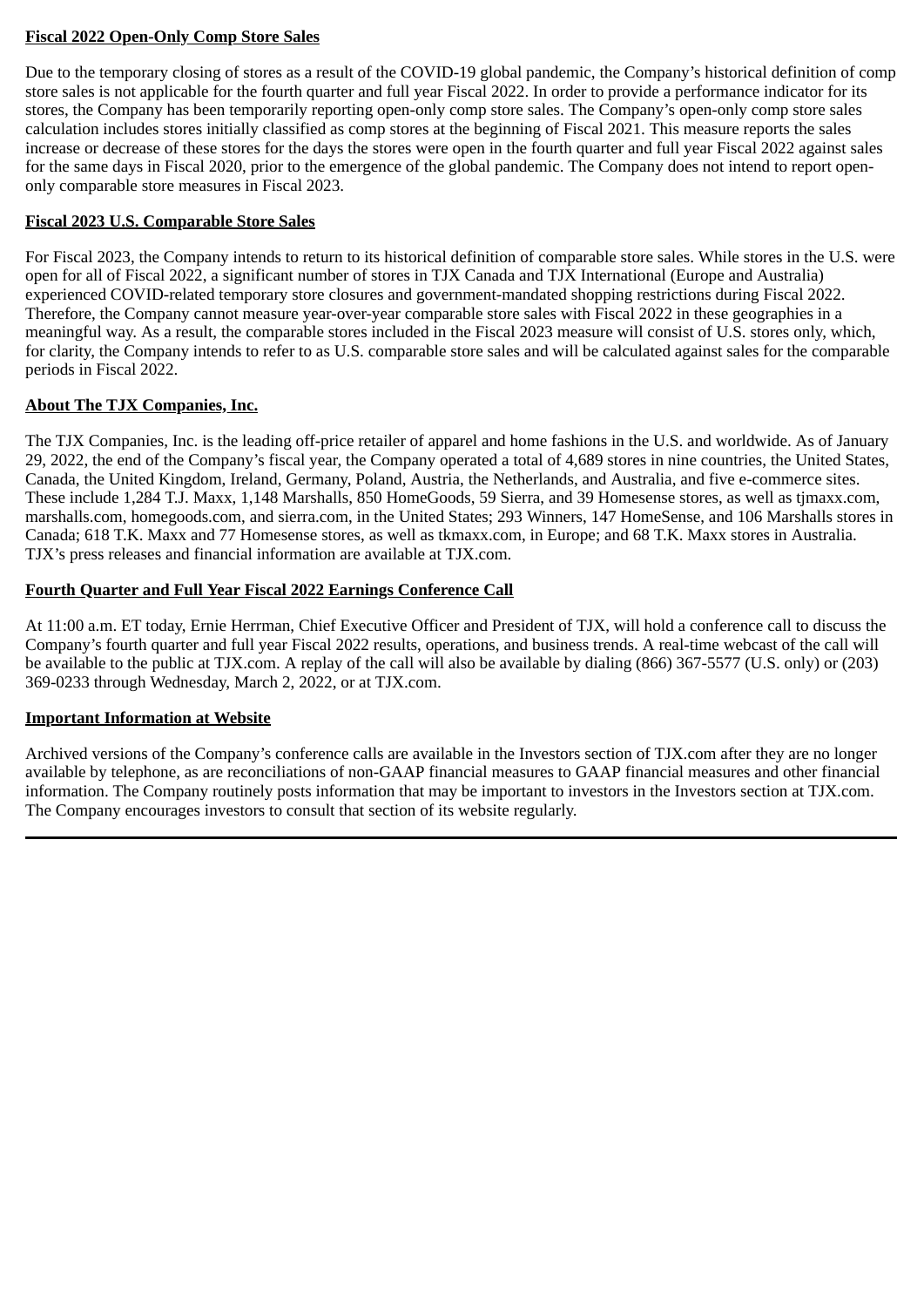# **Forward-looking Statement**

SAFE HARBOR STATEMENT UNDER THE PRIVATE SECURITIES LITIGATION REFORM ACT OF 1995: Various statements made in this release are forward-looking and involve a number of risks and uncertainties. All statements that address activities, events or developments that we intend, expect or believe may occur in the future are forward-looking statements, including, among others, statements regarding the Company's anticipated operating and financial performance, business plans and prospects, dividends and share repurchases, and fiscal 2023 outlook. The following are some of the factors that could cause actual results to differ materially from the forward-looking statements: the ongoing COVID-19 pandemic and associated containment and remediation efforts; execution of buying strategy and inventory management; various marketing efforts; customer trends and preferences; competition; operational and business expansion; management of large size and scale; merchandise sourcing and transport; labor costs and workforce challenges; personnel recruitment, training and retention; data security and maintenance and development of information technology systems; corporate and retail banner reputation; cash flow; expanding international operations; fluctuations in quarterly operating results and market expectations; mergers, acquisitions, or business investments and divestitures, closings or business consolidations; real estate activities; inventory or asset loss; economic conditions and consumer spending; market instability; serious disruptions or catastrophic events; disproportionate impact of disruptions in the final quarter of the fiscal year; commodity availability and pricing; adverse or unseasonable weather; fluctuations in currency exchange rates; compliance with laws, regulations and orders and changes in laws, regulations and applicable accounting standards; outcomes of litigation, legal proceedings and other legal or regulatory matters; quality, safety and other issues with our merchandise; tax matters; and other factors that may be described in our filings with the Securities and Exchange Commission. We do not undertake to publicly update or revise our forward-looking statements even if experience or future changes make it clear that any projected results expressed or implied in such statements will not be realized.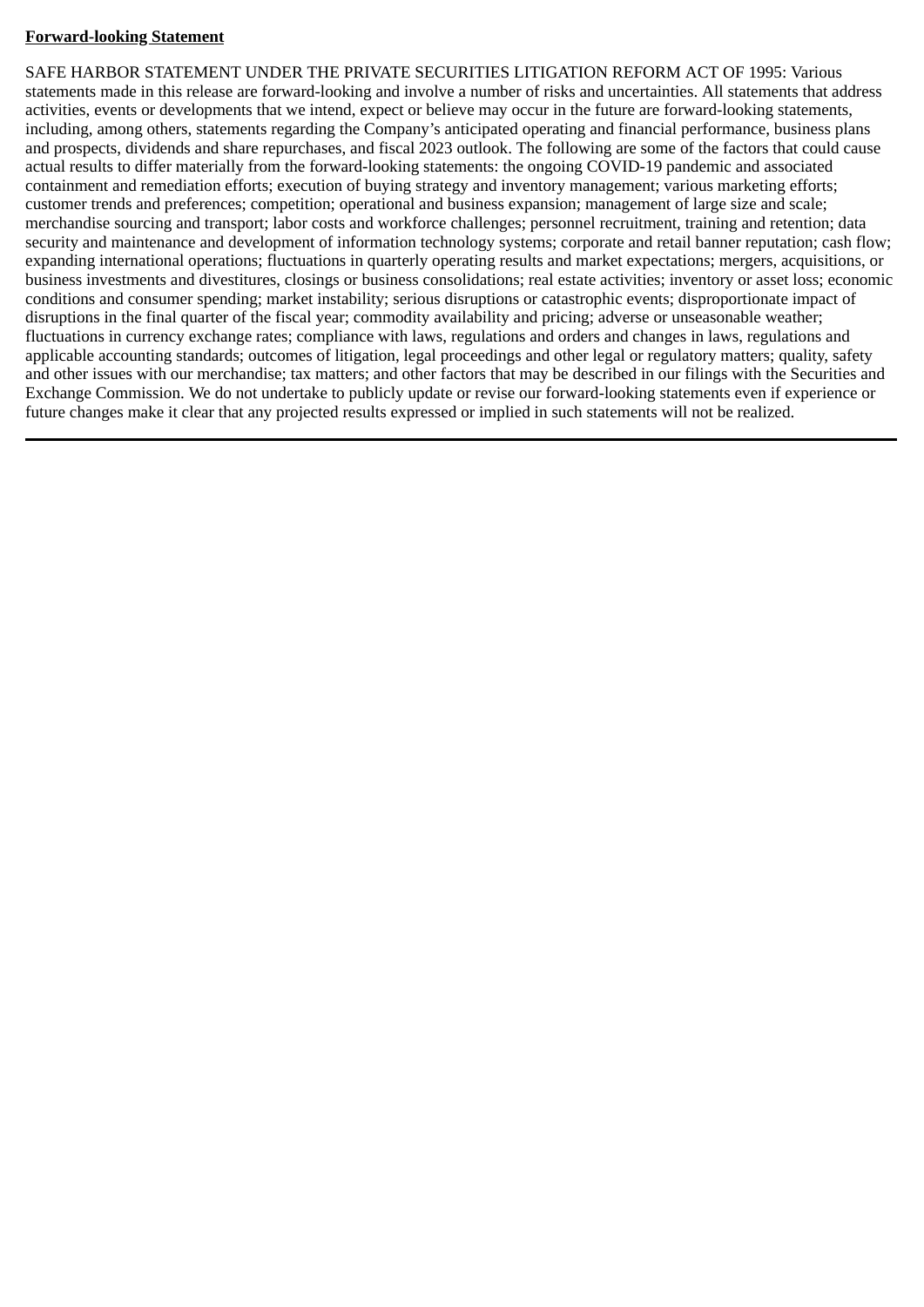#### The TJX Companies, Inc. and Consolidated Subsidiaries Financial Summary (Unaudited) (In Thousands Except Per Share Amounts)

|                                                     | Thirteen Weeks Ended |                   |      |                           |  |              |  |
|-----------------------------------------------------|----------------------|-------------------|------|---------------------------|--|--------------|--|
|                                                     |                      | January 29,       |      | January 30,               |  | February 1,  |  |
|                                                     |                      | 2022              | 2021 |                           |  | 2020         |  |
|                                                     |                      |                   |      |                           |  |              |  |
| Net sales                                           |                      |                   |      | \$13,854,368 \$10,943,210 |  | \$12,206,462 |  |
|                                                     |                      |                   |      |                           |  |              |  |
| Cost of sales, including buying and occupancy costs |                      | 10,094,515        |      | 7,882,575                 |  | 8,741,805    |  |
| Selling, general and administrative expenses        |                      | 2,495,905         |      | 2,193,101                 |  | 2,135,329    |  |
| Loss on early extinguishment of debt                |                      |                   |      | 312,233                   |  |              |  |
| Interest expense, net                               |                      | 21,053            |      | 47,163                    |  | 3,053        |  |
|                                                     |                      |                   |      |                           |  |              |  |
| Income before income taxes                          |                      | 1,242,895         |      | 508,138                   |  | 1,326,275    |  |
| (Provision) for income taxes                        |                      | (302, 691)        |      | (182, 615)                |  | (341, 485)   |  |
|                                                     |                      |                   |      |                           |  |              |  |
| Net income                                          | \$.                  | 940,204 \$        |      | 325,523 \$                |  | 984,790      |  |
|                                                     |                      |                   |      |                           |  |              |  |
| Diluted earnings per share                          | \$                   | 0.78 <sup>5</sup> |      | 0.27 <sup>5</sup>         |  | 0.81         |  |
|                                                     |                      |                   |      |                           |  |              |  |
| Cash dividends declared per share                   | \$                   | 0.26 <sup>5</sup> |      | $0.26$ \$                 |  | 0.23         |  |
|                                                     |                      |                   |      |                           |  |              |  |
| Weighted average common shares – diluted            |                      | 1,204,650         |      | 1,219,479                 |  | 1,219,365    |  |
|                                                     |                      |                   |      |                           |  |              |  |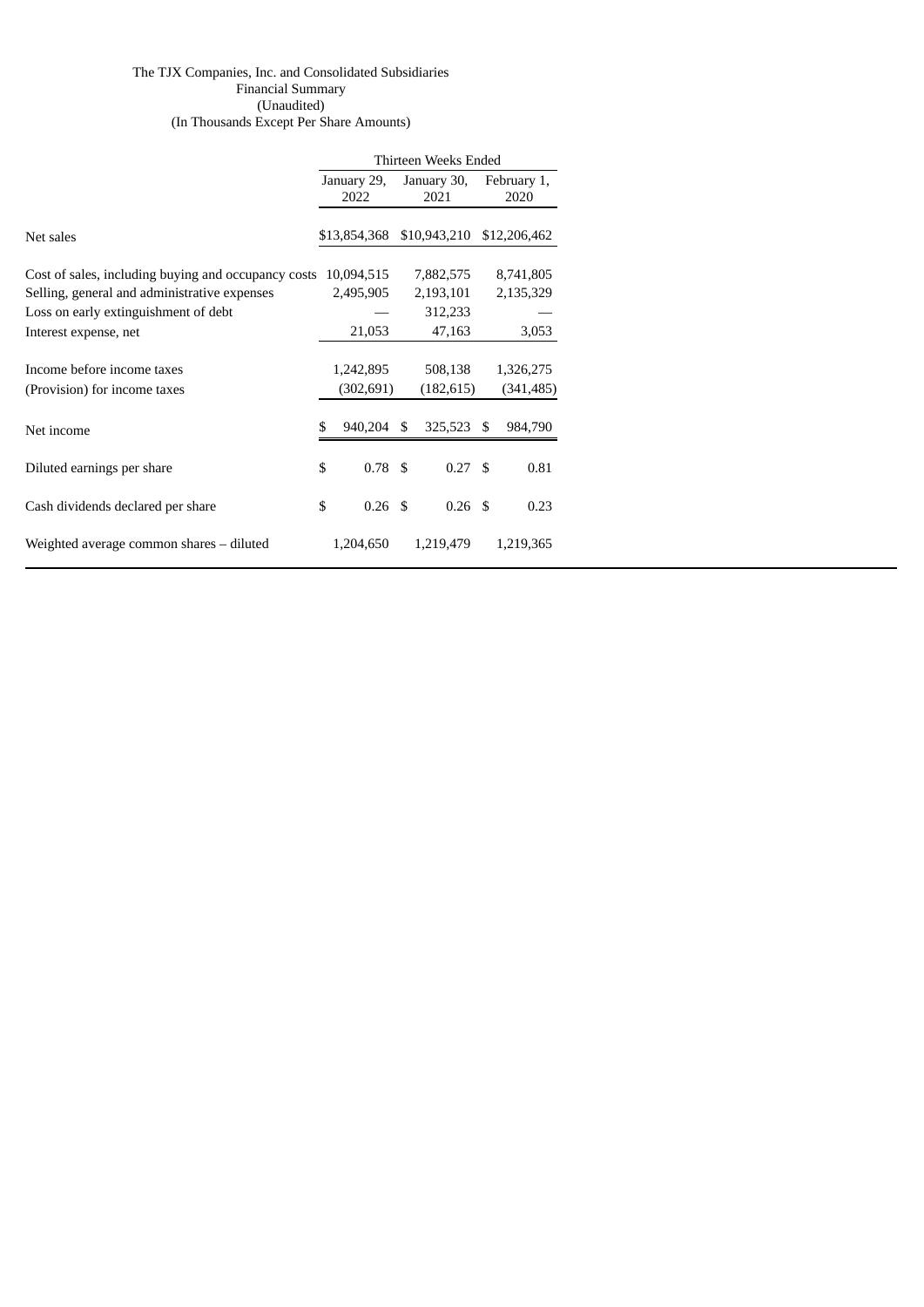#### The TJX Companies, Inc. and Consolidated Subsidiaries Financial Summary (Unaudited) (In Thousands Except Per Share Amounts)

|                                                     | Fifty-Two Weeks Ended   |             |                           |  |  |  |  |
|-----------------------------------------------------|-------------------------|-------------|---------------------------|--|--|--|--|
|                                                     | January 29,             | January 30, | February 1,               |  |  |  |  |
|                                                     | 2022                    | 2021        | 2020                      |  |  |  |  |
|                                                     |                         |             |                           |  |  |  |  |
| Net sales                                           | \$48,549,982            |             | \$32,136,962 \$41,716,977 |  |  |  |  |
|                                                     |                         |             |                           |  |  |  |  |
| Cost of sales, including buying and occupancy costs | 34,713,812              | 24,533,815  | 29,845,780                |  |  |  |  |
| Selling, general and administrative expenses        | 9,081,238               | 7,020,917   | 7,454,988                 |  |  |  |  |
| Loss on early extinguishment of debt                | 242,248                 | 312,233     |                           |  |  |  |  |
| Interest expense, net                               | 115,076                 | 180,734     | 10,026                    |  |  |  |  |
|                                                     |                         |             |                           |  |  |  |  |
| Income before income taxes                          | 4,397,608               | 89,263      | 4,406,183                 |  |  |  |  |
| (Provision) benefit for income taxes                | (1, 114, 793)           | 1,207       | (1, 133, 990)             |  |  |  |  |
|                                                     |                         |             |                           |  |  |  |  |
| Net income                                          | $$3,282,815$ \$         |             | 90,470 \$ 3,272,193       |  |  |  |  |
|                                                     |                         |             |                           |  |  |  |  |
| Diluted earnings per share                          | \$<br>2.70 <sup>5</sup> | 0.07S       | 2.67                      |  |  |  |  |
|                                                     |                         |             |                           |  |  |  |  |
| Cash dividends declared per share                   | \$<br>$1.04 \text{ } $$ | $0.26$ \$   | 0.92                      |  |  |  |  |
|                                                     |                         |             |                           |  |  |  |  |
| Weighted average common shares – diluted            | 1,215,591               | 1,214,703   | 1,226,519                 |  |  |  |  |
|                                                     |                         |             |                           |  |  |  |  |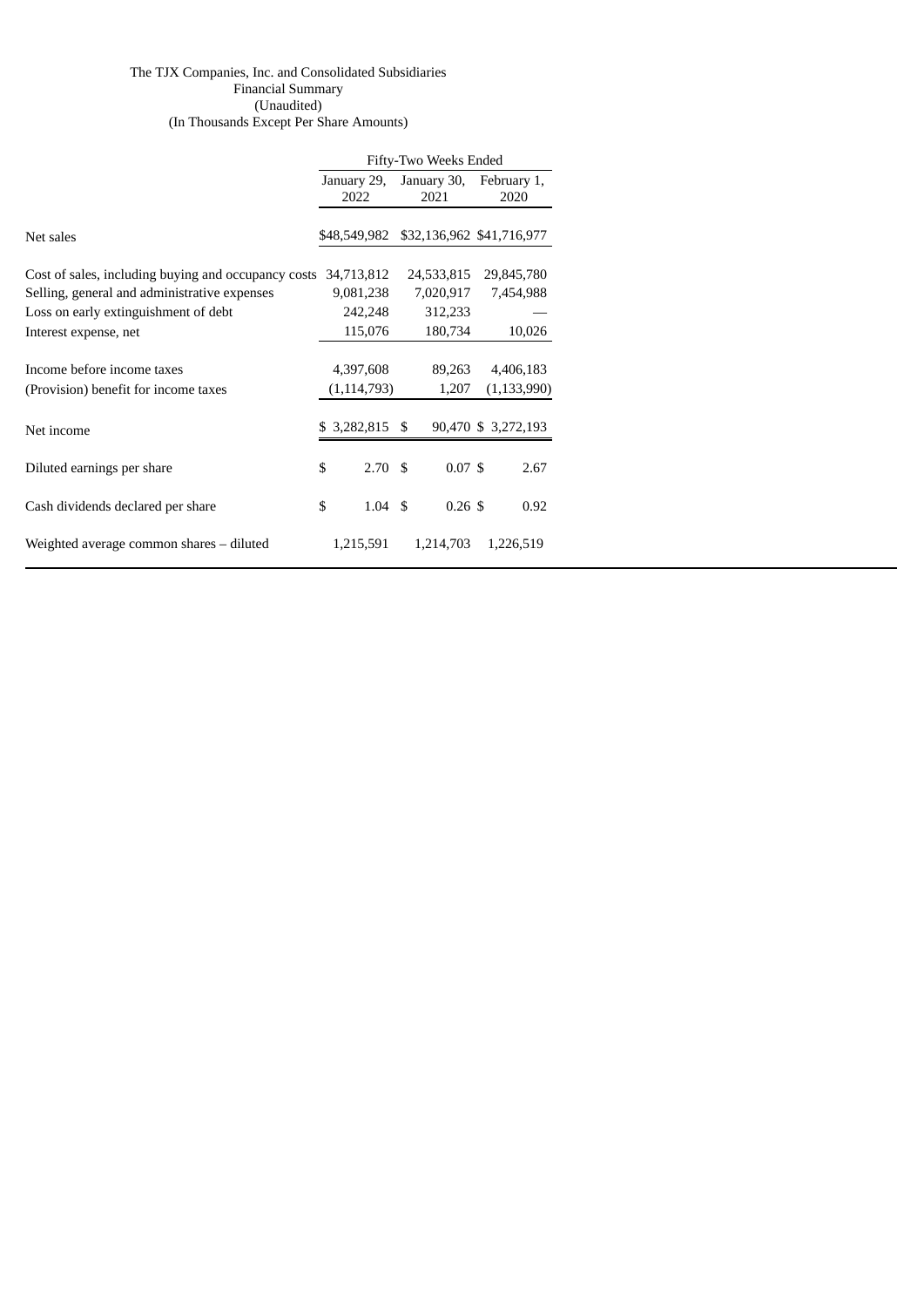#### The TJX Companies, Inc. and Consolidated Subsidiaries Condensed Balance Sheets (Unaudited) (In Millions)

|                                                     |    | 2022         |  | January 29, January 30, February 1,<br>2021 |  | 2020     |
|-----------------------------------------------------|----|--------------|--|---------------------------------------------|--|----------|
| <b>ASSETS</b>                                       |    |              |  |                                             |  |          |
| Current assets:                                     |    |              |  |                                             |  |          |
| Cash and cash equivalents                           | \$ | $6,226.8$ \$ |  | 10,469.6 \$                                 |  | 3,216.8  |
| Accounts receivable and other current assets        |    | 955.7        |  | 896.1                                       |  | 754.3    |
| Merchandise inventories                             |    | 5,961.6      |  | 4,337.4                                     |  | 4,872.6  |
| Federal, state and foreign income taxes recoverable |    | 114.5        |  | 36.2                                        |  | 47.0     |
| Total current assets                                |    | 13,258.6     |  | 15,739.3                                    |  | 8,890.7  |
| Net property at cost                                |    | 5,270.8      |  | 5,036.1                                     |  | 5,325.0  |
| Operating lease right of use assets                 |    | 8,853.9      |  | 8,990.0                                     |  | 9,060.3  |
| Goodwill                                            |    | 96.7         |  | 99.0                                        |  | 95.5     |
| Other assets                                        |    | 981.5        |  | 949.2                                       |  | 773.5    |
| <b>TOTAL ASSETS</b>                                 | S  | 28,461.5 \$  |  | 30,813.6 \$                                 |  | 24,145.0 |
| LIABILITIES AND SHAREHOLDERS' EQUITY                |    |              |  |                                             |  |          |
| Current liabilities:                                |    |              |  |                                             |  |          |
| Accounts payable                                    | \$ | $4,465.4$ \$ |  | 4,823.4 \$                                  |  | 2,672.6  |
| Accrued expenses and other current liabilities      |    | 4,426.1      |  | 3,553.0                                     |  | 3,066.5  |
| Current portion of operating lease liabilities      |    | 1,576.6      |  | 1,677.6                                     |  | 1,411.2  |
| Current portion of long-term debt                   |    |              |  | 749.7                                       |  |          |
| Total current liabilities                           |    | 10,468.1     |  | 10,803.7                                    |  | 7,150.3  |
| Other long-term liabilities                         |    | 1,015.8      |  | 1,063.9                                     |  | 851.1    |
| Non-current deferred income taxes, net              |    | 44.2         |  | 37.2                                        |  | 142.2    |
| Long-term operating lease liabilities               |    | 7,575.6      |  | 7,743.2                                     |  | 7,816.6  |
| Long-term debt                                      |    | 3,354.8      |  | 5,332.9                                     |  | 2,236.6  |
| Shareholders' equity                                |    | 6,003.0      |  | 5,832.7                                     |  | 5,948.2  |
| TOTAL LIABILITIES AND SHAREHOLDERS' EQUITY $\$$     |    | 28,461.5 \$  |  | 30,813.6 \$                                 |  | 24,145.0 |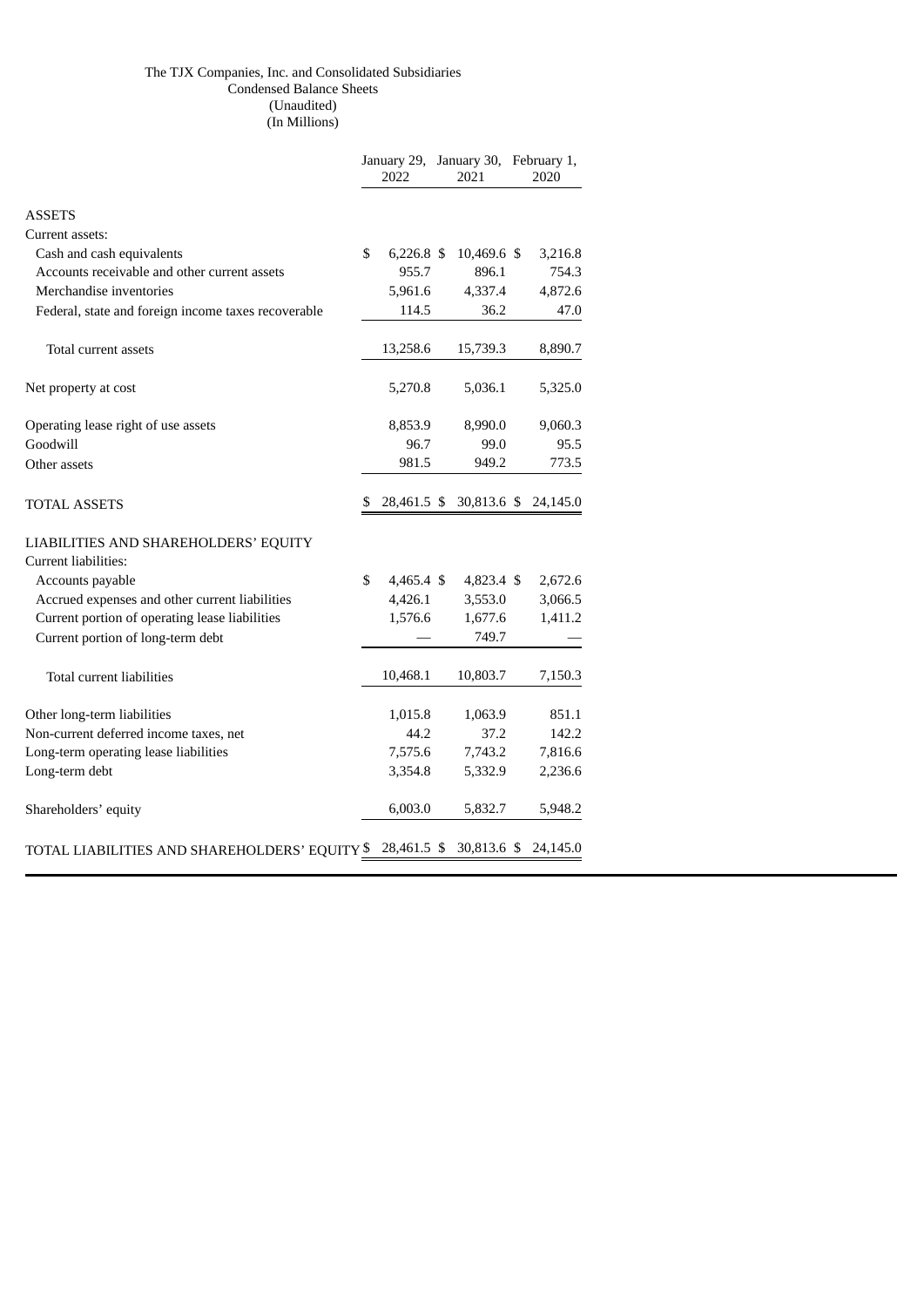#### The TJX Companies, Inc. and Consolidated Subsidiaries Condensed Statements of Cash Flows (Unaudited) (In Millions)

|                                                                    | Fifty-Two Weeks Ended |                     |  |                                 |    |           |
|--------------------------------------------------------------------|-----------------------|---------------------|--|---------------------------------|----|-----------|
|                                                                    |                       | January 29,<br>2022 |  | January 30, February 1,<br>2021 |    | 2020      |
| CASH FLOWS FROM OPERATING ACTIVITIES:                              |                       |                     |  |                                 |    |           |
| Net income                                                         | \$                    | $3,282.8$ \$        |  | 90.5                            | S  | 3,272.2   |
| Depreciation and amortization                                      |                       | 868.0               |  | 870.8                           |    | 867.3     |
| Loss on early extinguishment of debt                               |                       | 242.2               |  | 312.2                           |    |           |
| Loss on property disposals and impairment charges                  |                       | 8.6                 |  | 83.8                            |    | 16.1      |
| Deferred income tax (benefit)                                      |                       | (44.5)              |  | (230.7)                         |    | (6.2)     |
| Share-based compensation                                           |                       | 189.0               |  | 58.5                            |    | 125.0     |
| (Increase) in accounts receivable and other assets                 |                       | (28.8)              |  | (128.5)                         |    | (60.1)    |
| (Increase) decrease in merchandise inventories                     |                       | (1,657.8)           |  | 588.8                           |    | (296.5)   |
| (Increase) decrease in income taxes recoverable                    |                       | (78.3)              |  | 10.7                            |    | (34.2)    |
| (Decrease) increase in accounts payable                            |                       | (338.1)             |  | 2,111.2                         |    | 29.3      |
| Increase in accrued expenses and other liabilities                 |                       | 758.5               |  | 637.3                           |    | 217.4     |
| (Decrease) increase in net operating lease liabilities             |                       | (129.1)             |  | 200.2                           |    | 29.6      |
| Other                                                              |                       | (15.0)              |  | (42.9)                          |    | (93.2)    |
| Net cash provided by operating activities                          |                       | 3,057.5             |  | 4,561.9                         |    | 4,066.7   |
| CASH FLOWS FROM INVESTING ACTIVITIES:                              |                       |                     |  |                                 |    |           |
| Property additions                                                 |                       | (1,044.8)           |  | (568.0)                         |    | (1,223.1) |
| Investment in Familia                                              |                       |                     |  |                                 |    | (230.2)   |
| Purchase of investments                                            |                       | (21.9)              |  | (29.1)                          |    | (28.8)    |
| Sales and maturities of investments                                |                       | 20.3                |  | 18.5                            |    | 12.7      |
| Other                                                              |                       |                     |  |                                 |    | 7.4       |
| Net cash (used in) investing activities                            |                       | (1,046.4)           |  | (578.6)                         |    | (1,462.0) |
| <b>CASH FLOWS FROM FINANCING ACTIVITIES:</b>                       |                       |                     |  |                                 |    |           |
| Payments on revolving credit facilities                            |                       |                     |  | (1,000.0)                       |    |           |
| Proceeds from long-term debt including revolving credit facilities |                       |                     |  | 5,986.9                         |    |           |
| Payments of long-term debt and extinguishment expenses             |                       | (2,975.5)           |  | (1,418.3)                       |    |           |
| Payments for debt issuance expenses                                |                       |                     |  | (42.4)                          |    |           |
| Payments for repurchase of common stock                            |                       | (2, 176.3)          |  | (201.5)                         |    | (1,552.0) |
| Proceeds from issuance of common stock                             |                       | 229.4               |  | 211.2                           |    | 232.1     |
| Cash dividends paid                                                |                       | (1,251.8)           |  | (278.3)                         |    | (1,071.6) |
| Other                                                              |                       | (25.6)              |  | (29.3)                          |    | (23.4)    |
| Net cash (used in) provided by financing activities                |                       | (6, 199.8)          |  | 3,228.3                         |    | (2,414.9) |
| Effect of exchange rate changes on cash                            |                       | (54.1)              |  | 41.2                            |    | (3.2)     |
| Net (decrease) increase in cash and cash equivalents               |                       | (4,242.8)           |  | 7,252.8                         |    | 186.6     |
| Cash and cash equivalents at beginning of year                     |                       | 10,469.6            |  | 3,216.8                         |    | 3,030.2   |
| Cash and cash equivalents at end of period                         | \$                    | 6,226.8             |  | \$10,469.6                      | \$ | 3,216.8   |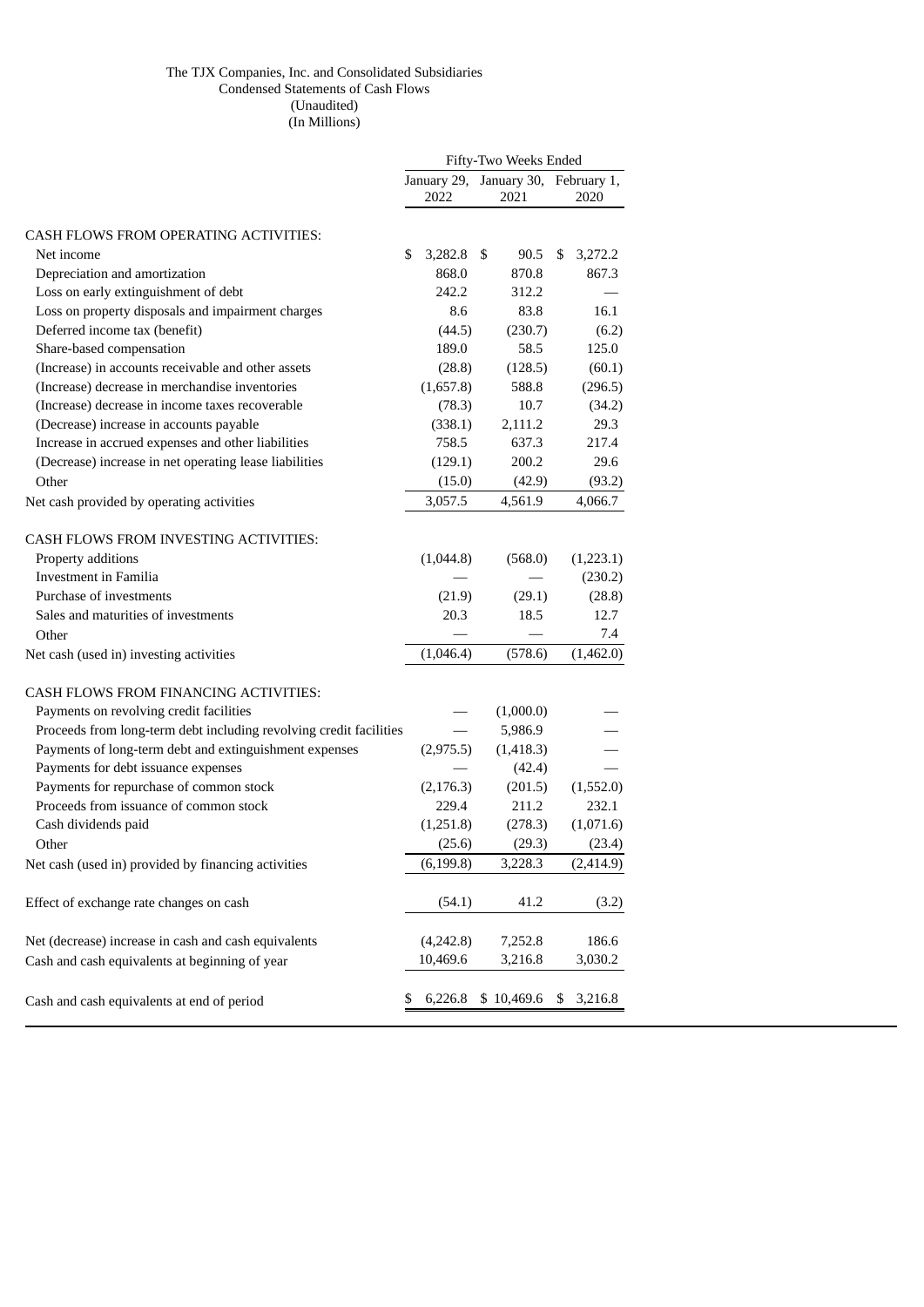#### The TJX Companies, Inc. and Consolidated Subsidiaries Selected Information by Major Business Segment (Unaudited)

(In Thousands)

|                                      | Thirteen Weeks Ended |               |  |                           |    |              |  |  |
|--------------------------------------|----------------------|---------------|--|---------------------------|----|--------------|--|--|
|                                      |                      | January 29,   |  | January 30,               |    | February 1,  |  |  |
|                                      |                      | 2022          |  | 2021                      |    | 2020         |  |  |
| Net sales:                           |                      |               |  |                           |    |              |  |  |
| In the United States:                |                      |               |  |                           |    |              |  |  |
| Marmaxx                              |                      |               |  | \$ 8,279,975 \$ 6,920,701 |    | \$7,402,361  |  |  |
| <b>HomeGoods</b>                     |                      |               |  | 2,516,556 2,224,758       |    | 1,951,658    |  |  |
| TJX Canada                           |                      | 1,254,181     |  | 836,706                   |    | 1,134,689    |  |  |
| <b>TJX</b> International             |                      | 1,803,656     |  | 961,045                   |    | 1,717,754    |  |  |
| Total net sales                      |                      |               |  | \$13,854,368 \$10,943,210 |    | \$12,206,462 |  |  |
| Segment profit (loss):               |                      |               |  |                           |    |              |  |  |
| In the United States:                |                      |               |  |                           |    |              |  |  |
| Marmaxx                              | \$                   | 984,257 \$    |  | 835,308                   | \$ | 998,172      |  |  |
| <b>HomeGoods</b>                     |                      | 210,623       |  | 274,480                   |    | 241,581      |  |  |
| TJX Canada                           |                      | 125,764       |  | 22,839                    |    | 130,046      |  |  |
| <b>TJX</b> International             |                      | 82,227        |  | (200, 315)                |    | 128,738      |  |  |
| Total segment profit                 |                      | 1,402,871     |  | 932,312                   |    | 1,498,537    |  |  |
| General corporate expense            |                      | 138,923       |  | 64,778                    |    | 169,209      |  |  |
| Loss on early extinguishment of debt |                      |               |  | 312,233                   |    |              |  |  |
| Interest expense, net                |                      | 21,053        |  | 47,163                    |    | 3,053        |  |  |
| Income before income taxes           |                      | \$1,242,895\$ |  | 508,138                   |    | \$1,326,275  |  |  |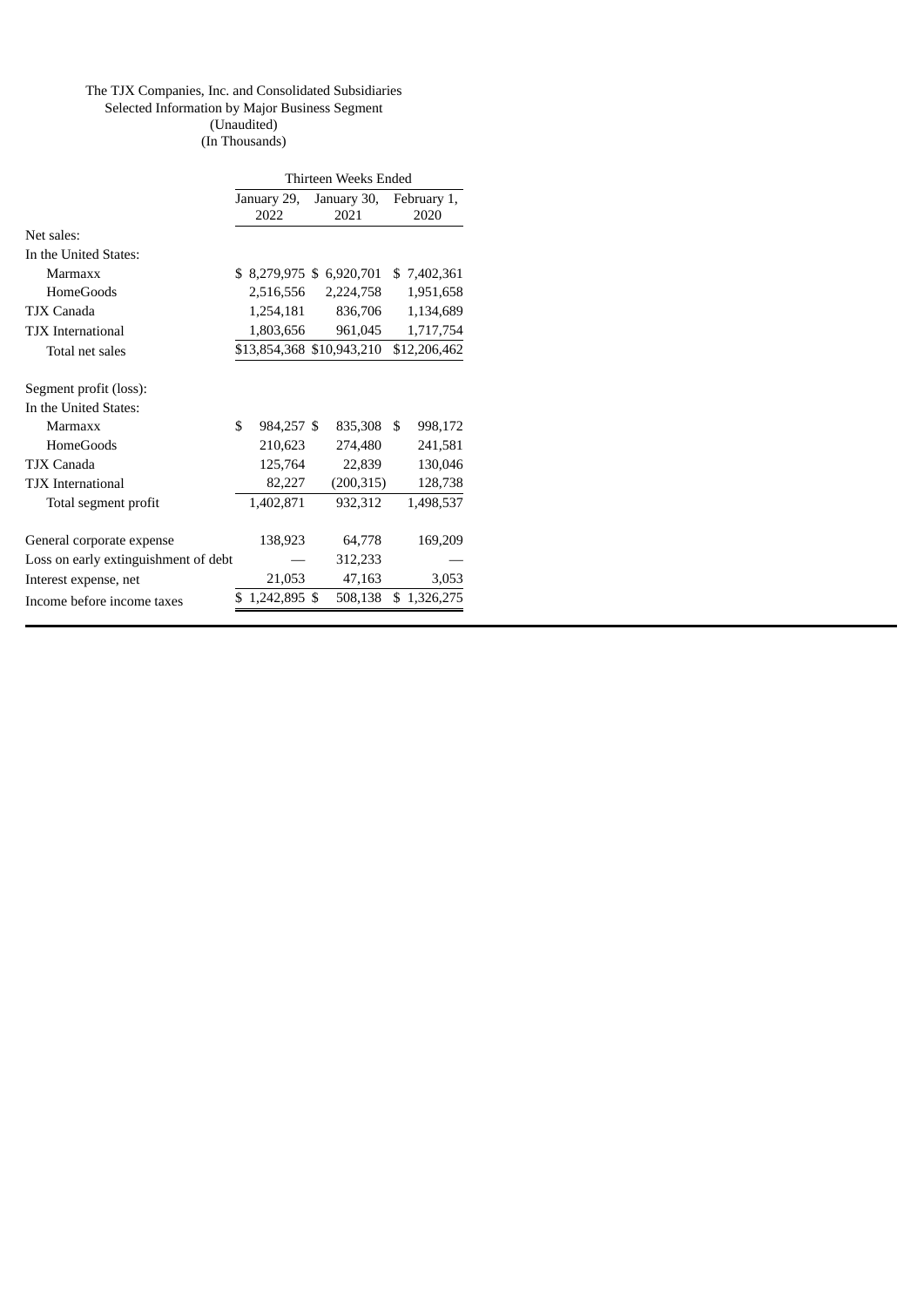#### The TJX Companies, Inc. and Consolidated Subsidiaries Selected Information by Major Business Segment (Unaudited) (In Thousands)

|                                      | Fifty-Two Weeks Ended |                           |              |  |  |  |  |  |
|--------------------------------------|-----------------------|---------------------------|--------------|--|--|--|--|--|
|                                      | January 29,           | January 30,               | February 1,  |  |  |  |  |  |
|                                      | 2022                  | 2021                      | 2020         |  |  |  |  |  |
| Net sales:                           |                       |                           |              |  |  |  |  |  |
| In the United States:                |                       |                           |              |  |  |  |  |  |
| Marmaxx                              |                       | \$29,483,073 \$19,362,573 | \$25,664,805 |  |  |  |  |  |
| <b>HomeGoods</b>                     | 8,995,140             | 6,096,237                 | 6,355,770    |  |  |  |  |  |
| TJX Canada                           | 4,342,538             | 2,836,088                 | 4,031,406    |  |  |  |  |  |
| <b>TJX</b> International             | 5,729,231             | 3,842,064                 | 5,664,996    |  |  |  |  |  |
| Total net sales                      |                       | \$48,549,982 \$32,136,962 | \$41,716,977 |  |  |  |  |  |
| Segment profit (loss):               |                       |                           |              |  |  |  |  |  |
| In the United States:                |                       |                           |              |  |  |  |  |  |
| Marmaxx                              | 3,812,847 \$          | 891,180                   | \$3,469,794  |  |  |  |  |  |
| <b>HomeGoods</b>                     | 907,391               | 509,562                   | 680,520      |  |  |  |  |  |
| TJX Canada                           | 484,585               | 124,143                   | 515,559      |  |  |  |  |  |
| <b>TJX</b> International             | 161,199               | (503, 618)                | 307,081      |  |  |  |  |  |
| Total segment profit                 | 5,366,022             | 1,021,267                 | 4,972,954    |  |  |  |  |  |
| General corporate expense            | 611,090               | 439,037                   | 556,745      |  |  |  |  |  |
| Loss on early extinguishment of debt | 242,248               | 312,233                   |              |  |  |  |  |  |
| Interest expense, net                | 115,076               | 180,734                   | 10,026       |  |  |  |  |  |
| Income before income taxes           | $$4,397,608$ \$       | 89,263                    | \$4,406,183  |  |  |  |  |  |